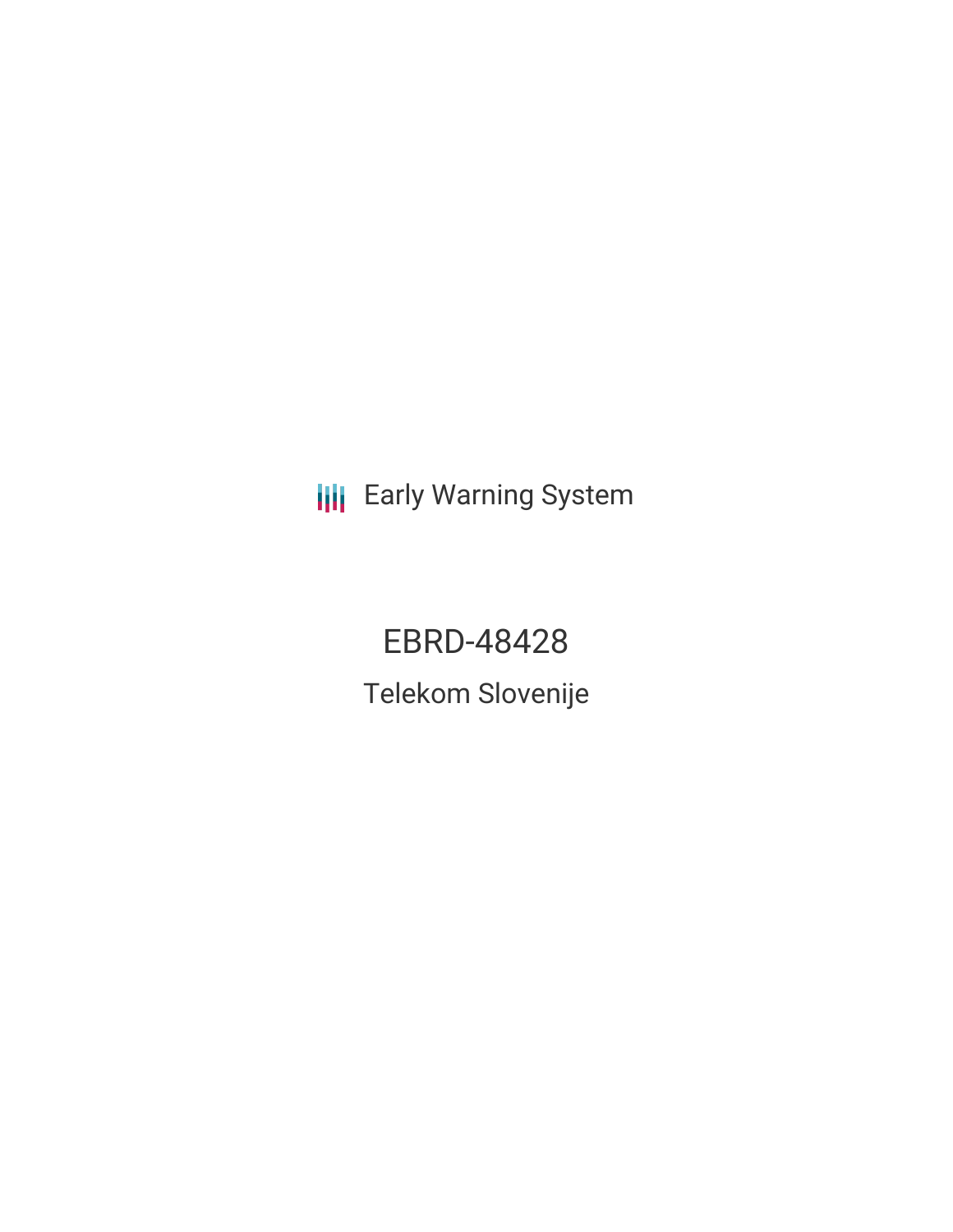

# **Quick Facts**

| <b>Countries</b>               | Kosovo                                                  |
|--------------------------------|---------------------------------------------------------|
| <b>Financial Institutions</b>  | European Bank for Reconstruction and Development (EBRD) |
| <b>Status</b>                  | Approved                                                |
| <b>Bank Risk Rating</b>        | B                                                       |
| <b>Voting Date</b>             | 2016-05-25                                              |
| <b>Borrower</b>                | Telekom Slovenije d.d.                                  |
| <b>Sectors</b>                 | Communications                                          |
| <b>Investment Type(s)</b>      | Loan                                                    |
| <b>Investment Amount (USD)</b> | $$13.38$ million                                        |
| <b>Project Cost (USD)</b>      | \$111.54 million                                        |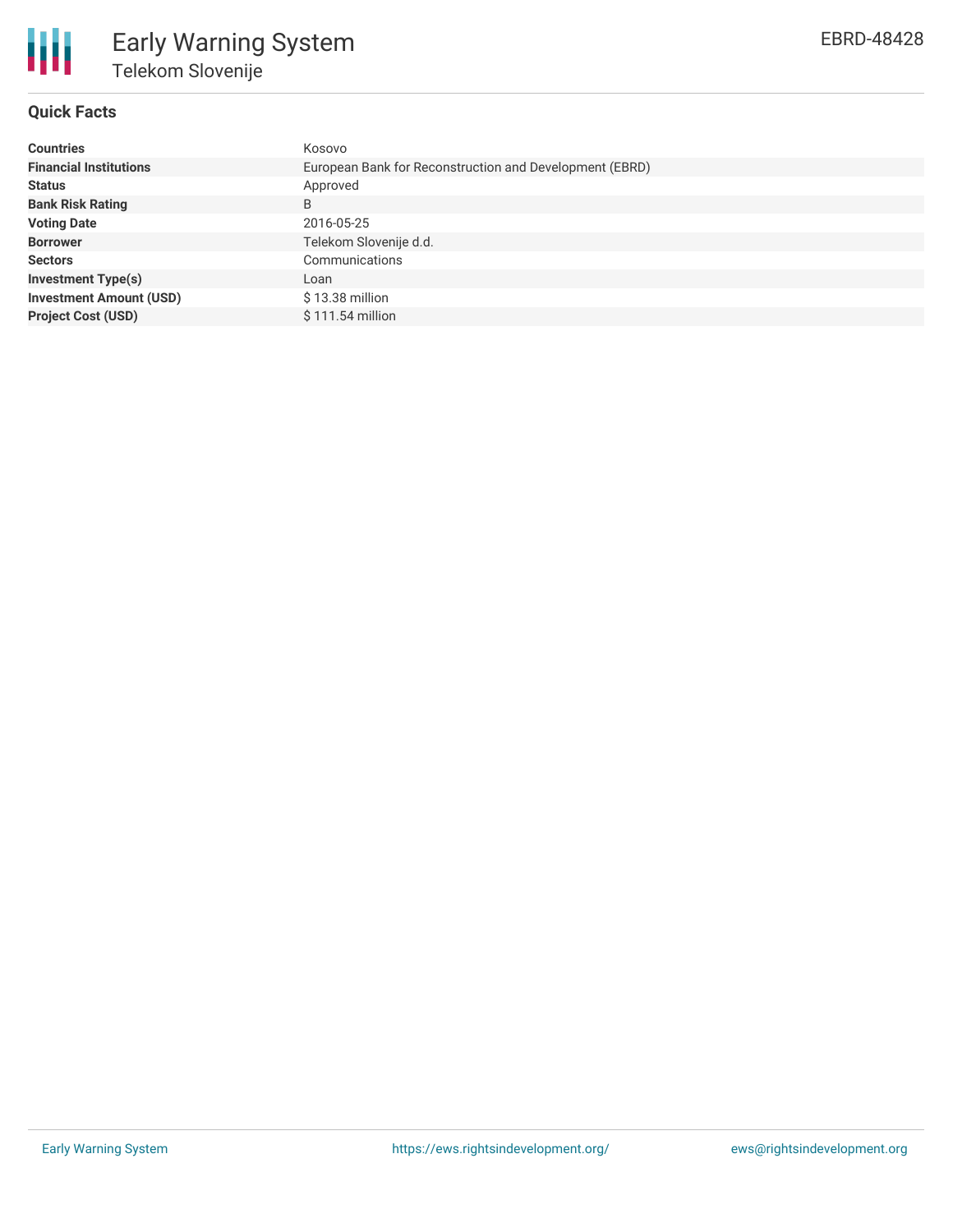

# **Project Description**

This project finances the EBRD's subscription to senior unsecured bonds issued by Telekom Slovenije, a comprehensive communications service provider in Slovenia with regional operations in South-Eastern Europe. The proceeds from this investment will be used to finance the introduction of new technology and the expansion of communication networks in Kosovo's fixed line and mobile segments.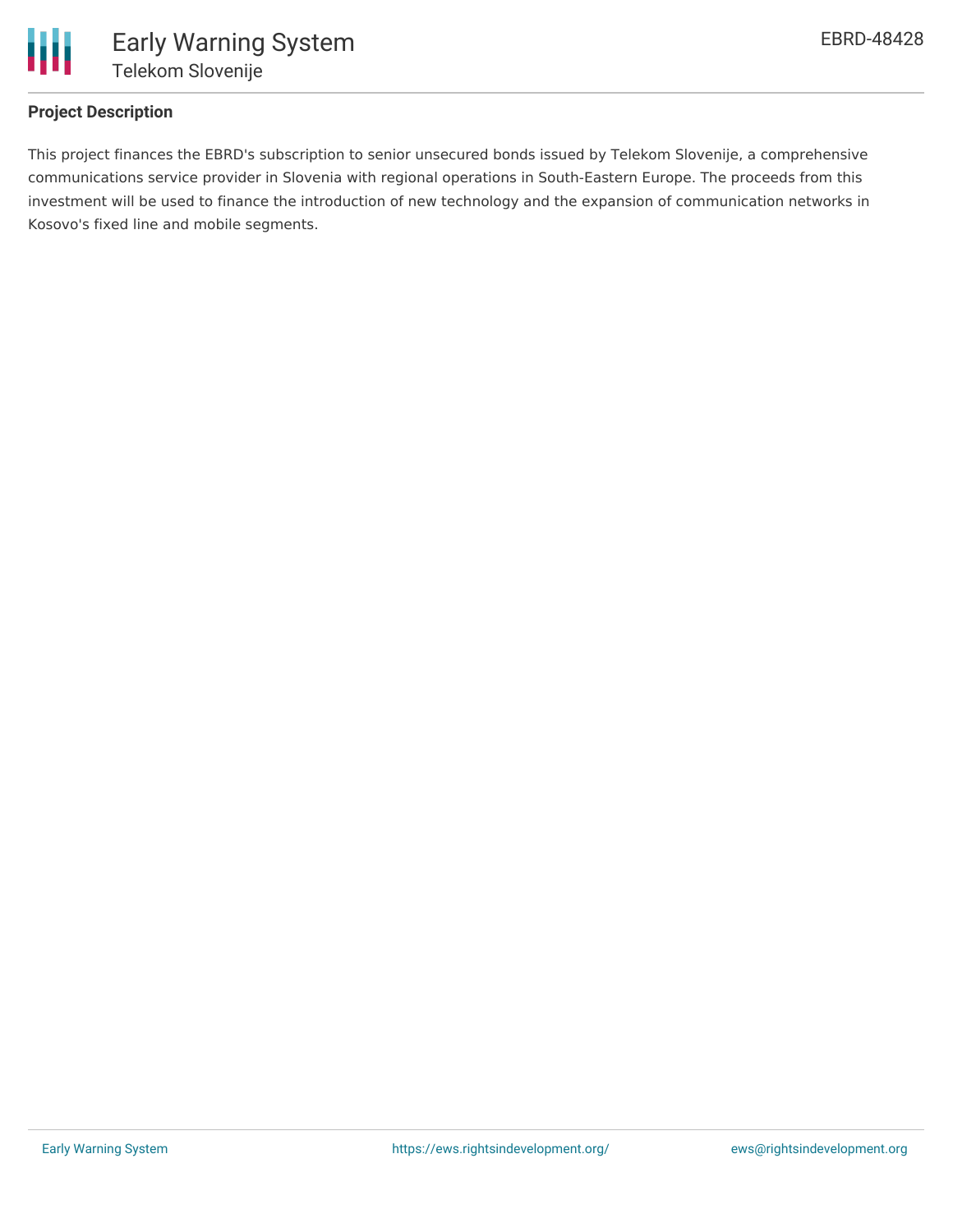

### **Investment Description**

European Bank for Reconstruction and Development (EBRD)

Telekom Slovenije is the incumbent and majority state-owned telecommunications operator in Slovenia, providing integrated telecommunications services in Slovenia with regional operations in South-Eastern Europe, including Kosovo, Bosnia Herzegovina, Macedonia, Serbia, Croatia and Montenegro.